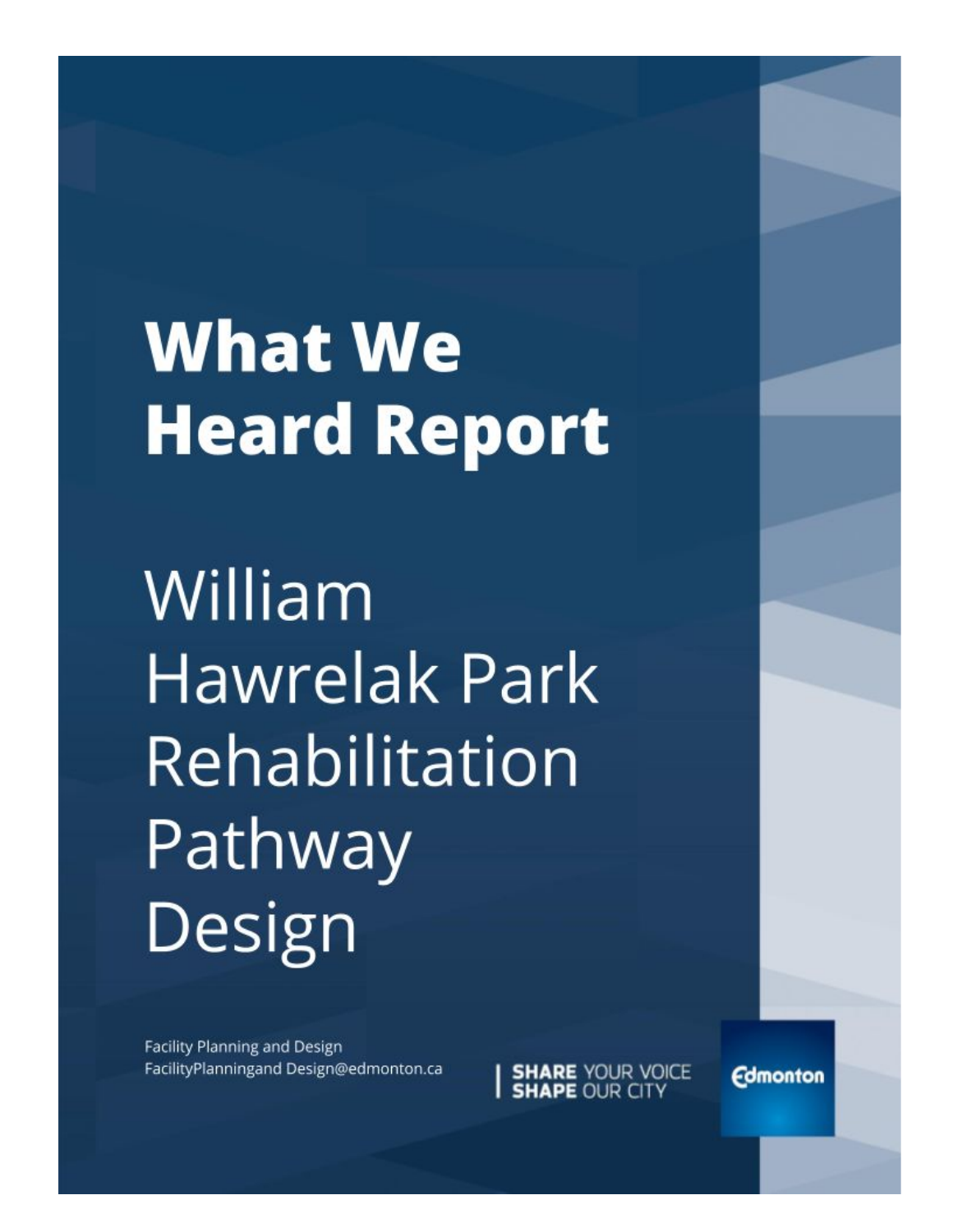# **TABLE OF CONTENTS**

| A. Project Overview       | PG 3            |
|---------------------------|-----------------|
| B. Public Engagement      | <b>PG 4</b>     |
| C. How and Who We Engaged | PG 6            |
| D. What We Asked          | PG <sub>7</sub> |
| E. What We Heard          | <b>PG 7</b>     |
| F. What Happens Next?     | PG 12           |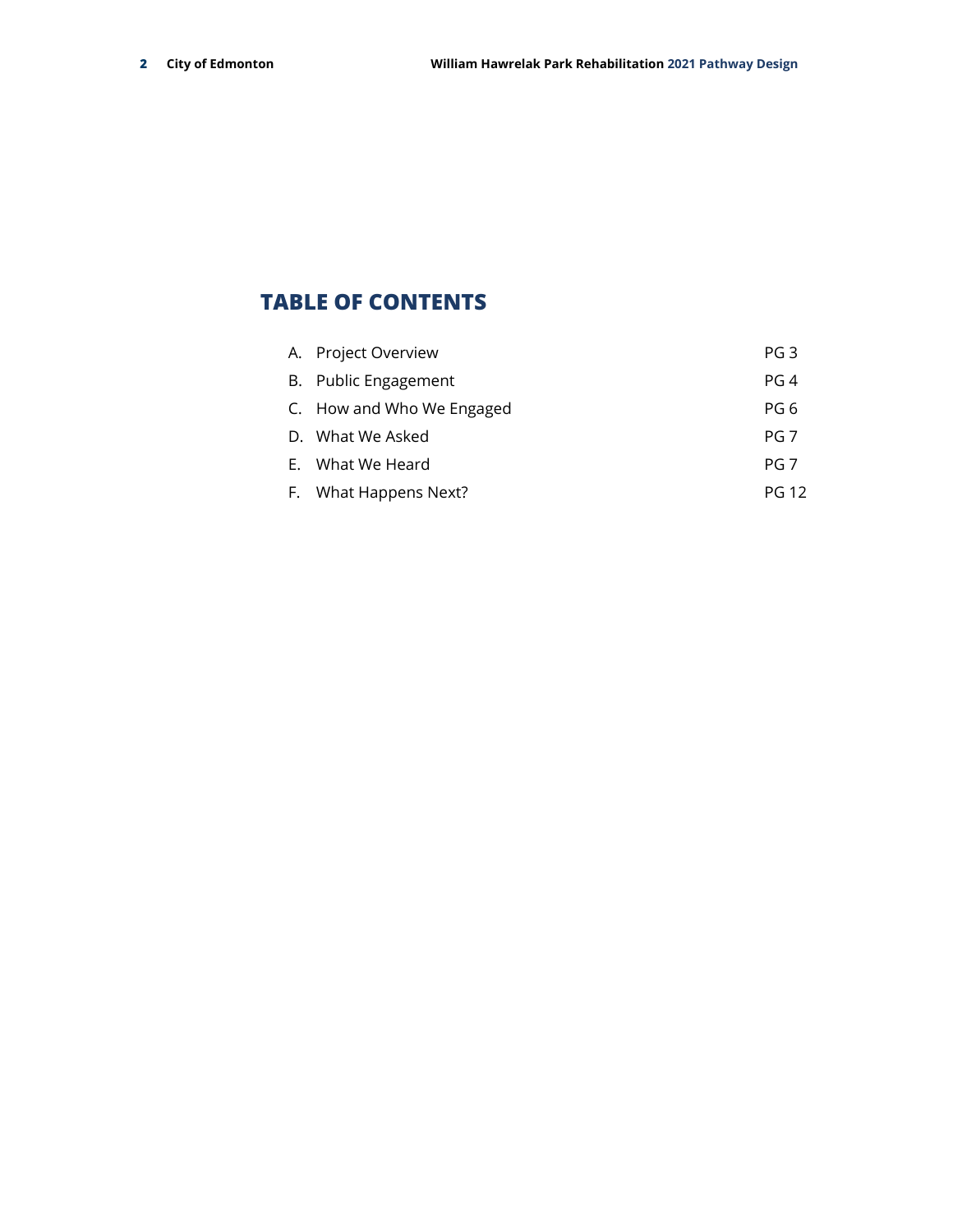# **A. Project Overview**

William Hawrelak Park opened in 1967 and is one of Edmonton's largest and most well-used parks. At over 50 years old, much of the infrastructure within Hawrelak Park is aging and requires repair and/or replacement. Investing in the park's infrastructure allows the City to maintain what is already here and support increased park use as the City grows.



The [rehabilitation](https://www.edmonton.ca/projects_plans/parks_recreation/hawrelak-park-rehabilitation-project.aspx) plan guides the renewal of the park in areas that affect public services and programs, safety, accessibility and circulation. A key objective of the project is to provide a new pathway system in the heart of the park that improves safety and provides accessible connections to amenities.

The goals for a new pathway system in Hawrelak Park are to:

- make use of existing paths where possible;
- provide access to the street, trails and bus stops;
- balance the needs of service vehicles and park users;
- provide a paved bicycle commuter connection which is also part of the Trans-Canada Trail;
- provide an enhanced pathway along the lake's edge; and
- ease vehicle congestion and pedestrian-vehicle conflicts by reconfiguring the road and trail near the main entrance.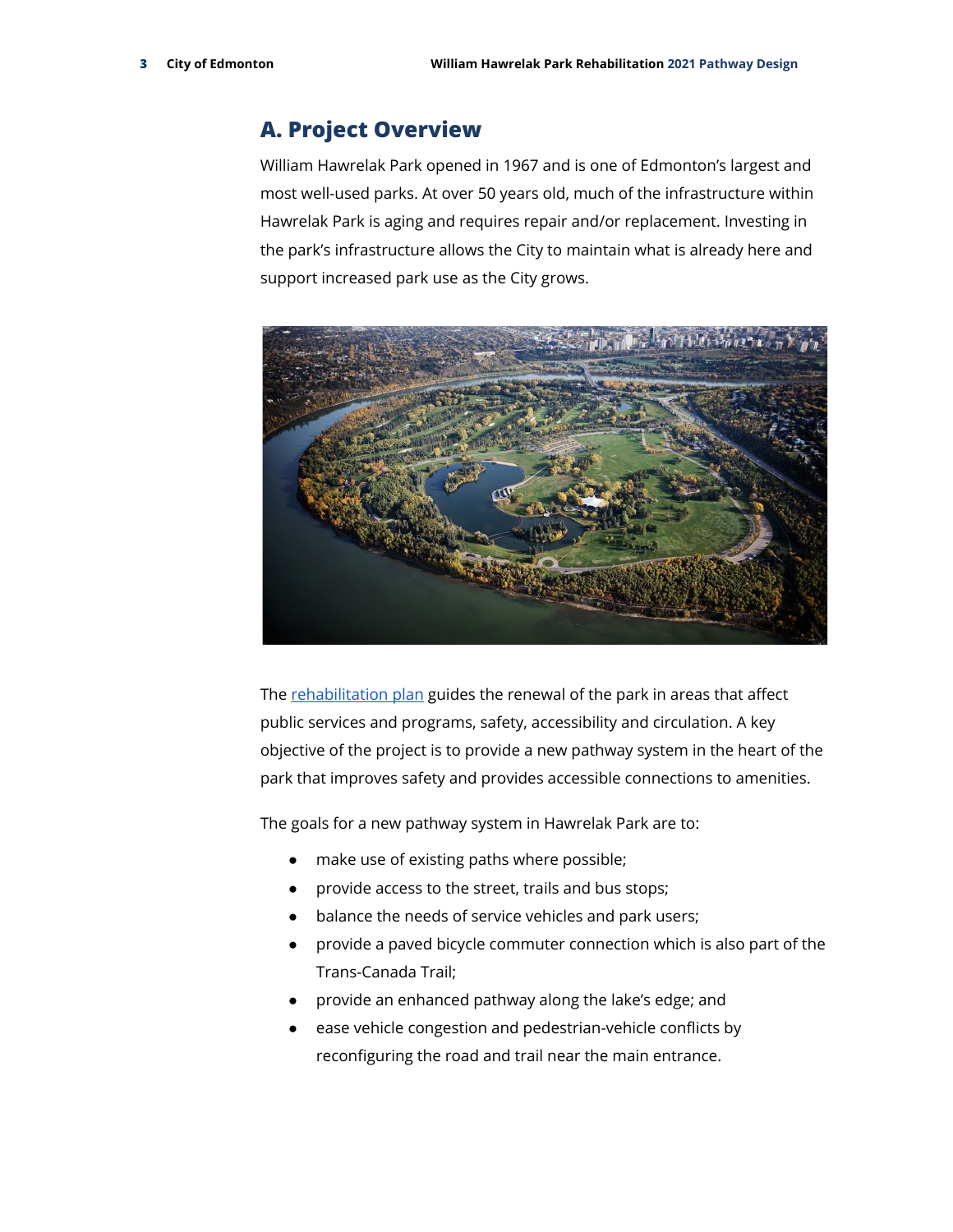# **B. Public Engagement**

Public and stakeholder [engagement](https://www.edmonton.ca/documents/PDF/William_Hawrelak_Park_Rehabilitation_Plan_Reporting_Back_October_2018.pdf) held in 2018 invited members of the public to advise on the rehabilitation of William Hawrelak Park through online, intercept and drop-box surveys and a neighbourhood in-person event. Festival and event stakeholders were also invited to engage through a focus group session.

When asked to share ideas about the pathway system, participants identified the need to create better connections, safer circulation and improve accessibility. Participants shared that the greenspace and main features of the park should be maintained and suggested the need for a paved, multi-use pathway around the park to support moving pedestrians and bikes from the road, where traffic congestion and safety are a concern.

The input received was consistent with the findings from the functional and physical assessment completed by the project team. This input, along with City policies, programs and technical requirements, was used to develop two options for pathway design to enhance how people get around and move through the park.



by the City perspectives.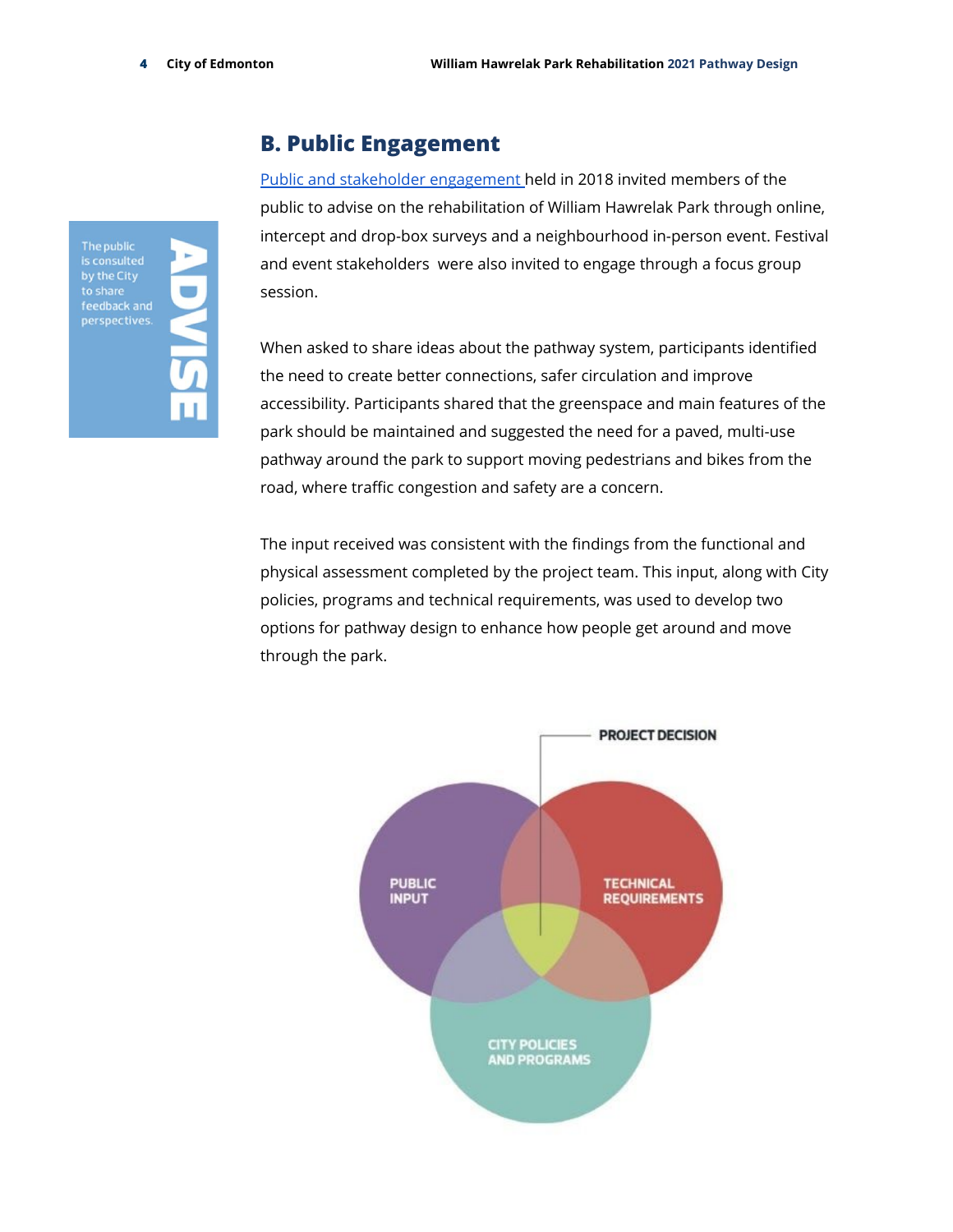In consideration of the input received, both options were designed to:

- allow uninterrupted movement, minimizing conflict between vehicles and cyclists;
- provide connections to major park facilities;
- share the same circulation pattern on the east side, with the outer east loop doubling as a regional trail;
- create a commuter link between the pedestrian bridge and Groat Road;
- provide a new lake edge connection;
- create an enhanced pathway connecting the three waterfront facilities; and
- celebrate the distinct park centre core.

## **Option A: Internal Pathway Design**

This option places the majority of the primary routes (four-metre shared-use paths) on the inside of the ring road, along with new two-metre park paths. This option allows for more direct connections and access to different areas and facilities. It includes a new pathway located in the forested area west of the lake that connects to the informal picnic area.

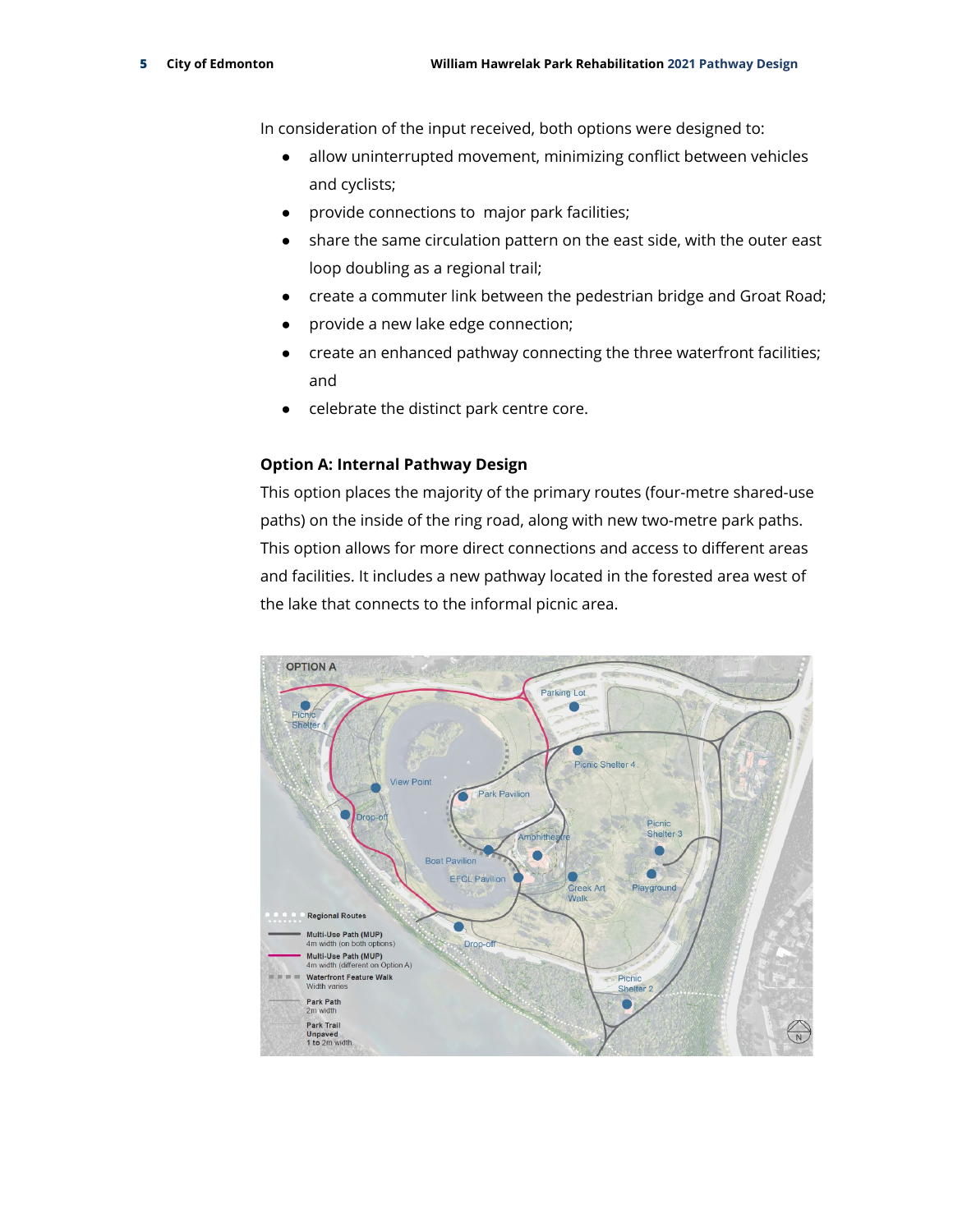## **Option B: External Pathway Design**

This option places all of the primary routes (four-metre shared use paths) on the outside of the ring road, along with new two-metre park paths. This option provides the required accessible connections to different areas and facilities. It provides a new pathway along the north-edge of the park that connects directly to the regional trail system.



# **C. How and Who We Engaged**

While in-person public events are paused and physical distancing is a priority during COVID-19 pandemic, we remain committed to delivering project information and meaningful public engagement opportunities effectively and safely.

Between January 11 - 26, 2021, we invited the public to advise on the two pathway options using the Engaged Edmonton online platform. Road signs, social media, public service announcements and notifications to stakeholders were used to invite feedback. A total of 3,918 people visited or contributed to the **Engaged [Edmonton](https://engaged.edmonton.ca/hawrelakpark) project page.**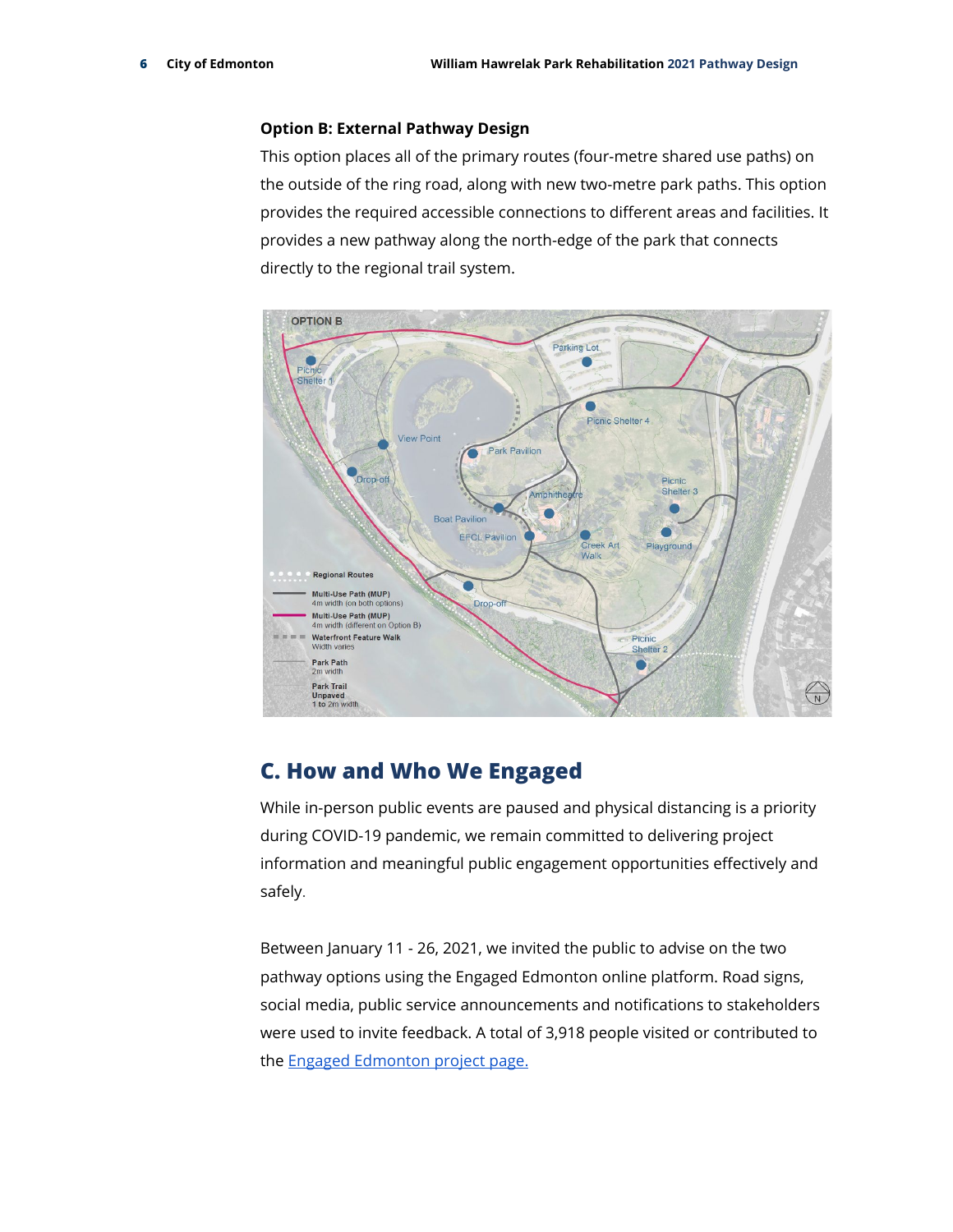## **Engaged Edmonton Participation\***

| <b>Description</b>                                                                                                                                    | Quantity |
|-------------------------------------------------------------------------------------------------------------------------------------------------------|----------|
| People who shared input                                                                                                                               | 250      |
| People who viewed a video or photo, downloaded a<br>document, visited the key dates page, contributed input,<br>and/or visited multiple project pages | 729      |
| People who visited the project page                                                                                                                   | 2.939    |

**\****A single engaged participant could perform multiple actions.*

# **D. What We Asked**

Better connections, safer circulation, and improved accessibility were important factors in the design of the two options. Participants were asked to contribute their ideas about what they liked about the designs, whether anything was missing and to suggest any changes to improve the designs.

Participants also had the option to like or share comments about ideas offered by other participants.

# **E. What We Heard**

## **OPTION A: INTERNAL PATHWAY DESIGN**

Participants indicated they liked:

- the visibility and sense of security of the internal pathway;
- the paved paths because they provide safer access and connection for those who currently use the road, especially in the winter;
- the direct connection points to the lake, amenities and routes in the park, especially for people with mobility challenges;
- how the internal path provides access to grassy areas and open spaces;
- the ability to interact with nature by travelling on pathways through the park; and
- the reduced impact on the natural landscape, river and wildlife in comparison to Option B.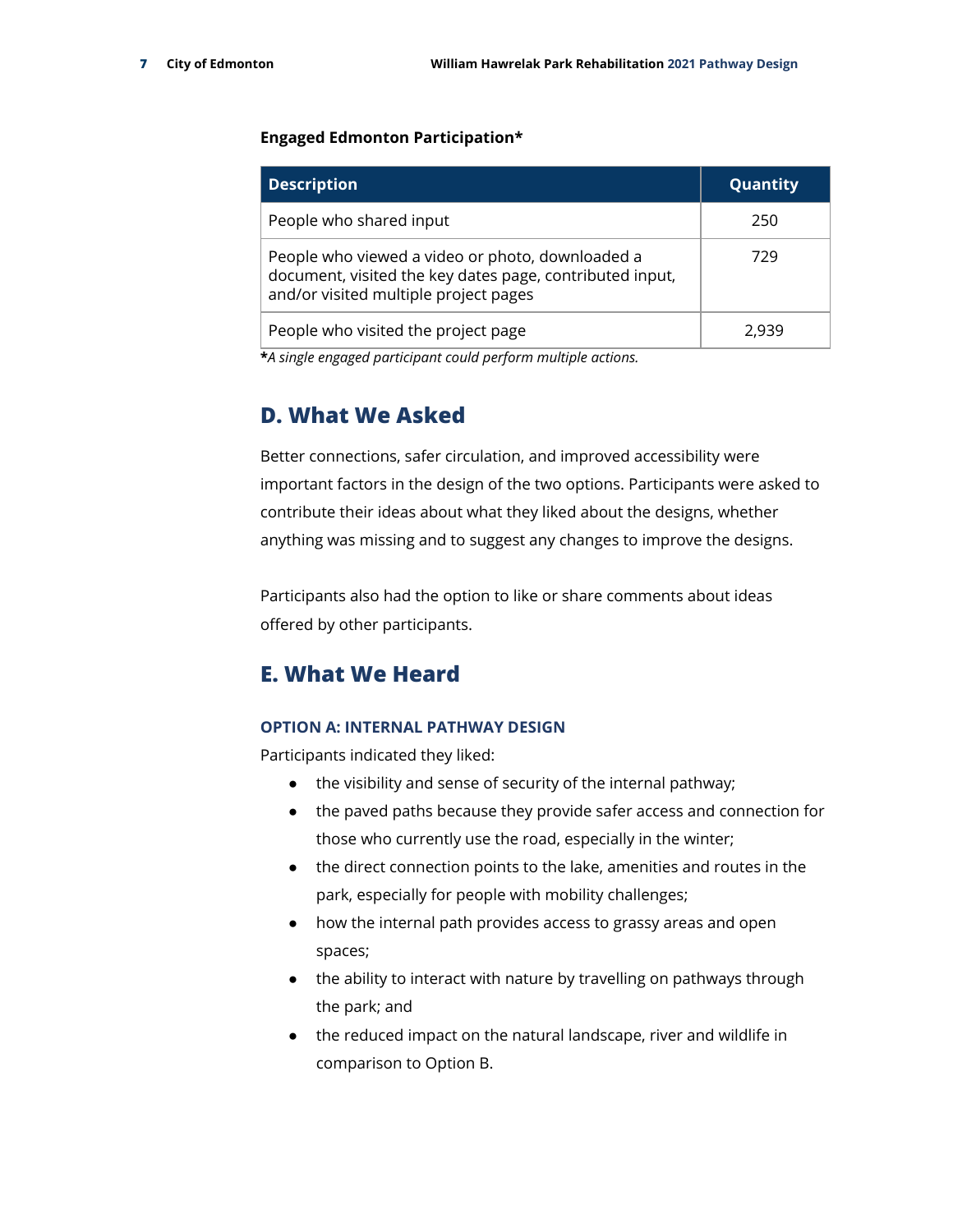Participants also offered suggestions on how Option A could be improved. These ideas involved:

- better connections to regional routes when travelling through the park;
- providing alternative regional routes for cyclists that avoid off-leash areas;
- having safe vehicle entry and exit to the park and making sure the right of way is given to pedestrians and cyclists when entering and exiting the park;
- adding blue emergency phones and improved lighting to increase personal safety;
- enhancing connections to park amenities, picnic sites and other paths in the park and adding pathways through the central east side of the park;
- enhancing the multi-use path that connects the wooden staircase on the southeast corner of the park;
- adding a path that circles the lake and connect it to the west path; and
- not adding the new western path along the lake to limit environmental impact.

# **OPTION B: EXTERNAL PATHWAY DESIGN**

Participants indicated they liked:

- the circulation on the external multi-use path;
- the connection with existing pathways and regional routes;
- the limited road crossings to help reduce the interaction between pedestrians, cyclists and vehicles;
- how the external path helps people travel through and around the park, or connect with other regional routes;
- how paving the multi-use path provides safe access for people of all abilities;
- the addition of a multi-use path on the northside to create a full loop around the park;
- the limited impact to other park activities, vegetation, wildlife and the lake in comparison to Option A;
- how the external path gives a better view of the river and park; and
- the paved and expanded multi-use path because it allows more people to access and move around the park.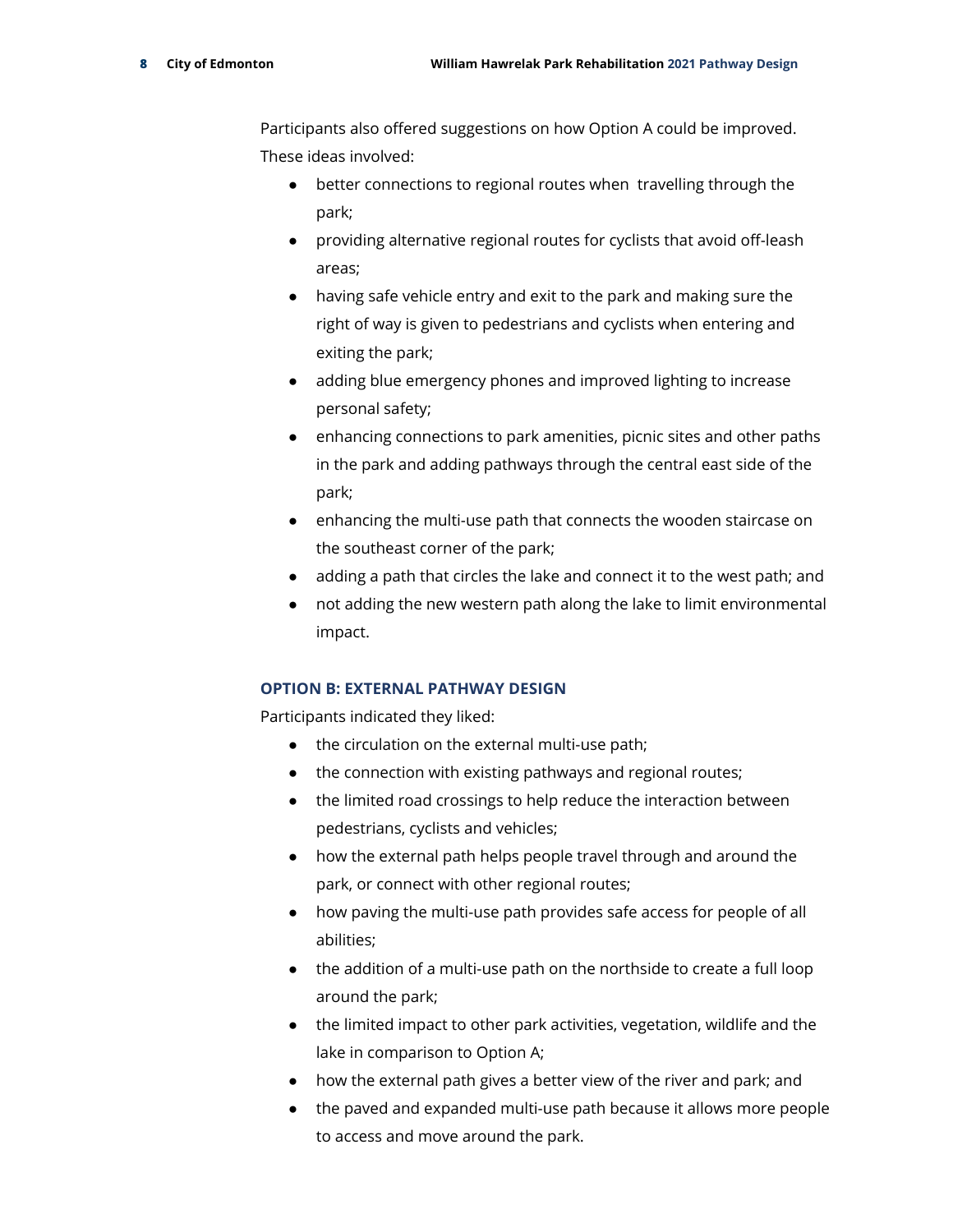Participants also offered suggestions on how Option B could be improved. These ideas involved:

- putting in a physical barrier separating the road and external multi-use path to reduce interaction of cyclists, pedestrians, and vehicles.
- enhancing the pathway on the southeast side and northside so that cyclists and pedestrians do not have to use the road;
- considering how use of the external pathway might negatively impact the existing cross-country ski trails; and
- decreasing the multi-use path to a two or three metre width to limit the impact on the natural landscape.

## **FEEDBACK FOR BOTH OPTION A and B**

Participants also shared feedback related to both Option A and B.

## **Designated Pathways**

Participants advised that cyclists, pedestrians and vehicles should have their own path systems. They suggested that this would allow the pathway design to better address the needs of different users. They also suggested that this would provide:

- safer movement for people to access park amenities;
- better circulation for cyclists and pedestrians by having a continuous loop; and
- better connections to regional routes.

Participants suggested this could be done by:

- having the internal loop for pedestrian use only and the external loop for cyclist use only;
- requiring cyclists to use the roadway;
- considering different cycling needs of leisure riders, bike commuters, performance road cyclists and mountain bikers;
- requiring performance road cyclists to use the internal path;
- converting the road to divided multi-use paths; and
- limiting vehicle traffic to the main parking lot only, where people who travelled to the park in a vehicle would access the different types of pathways.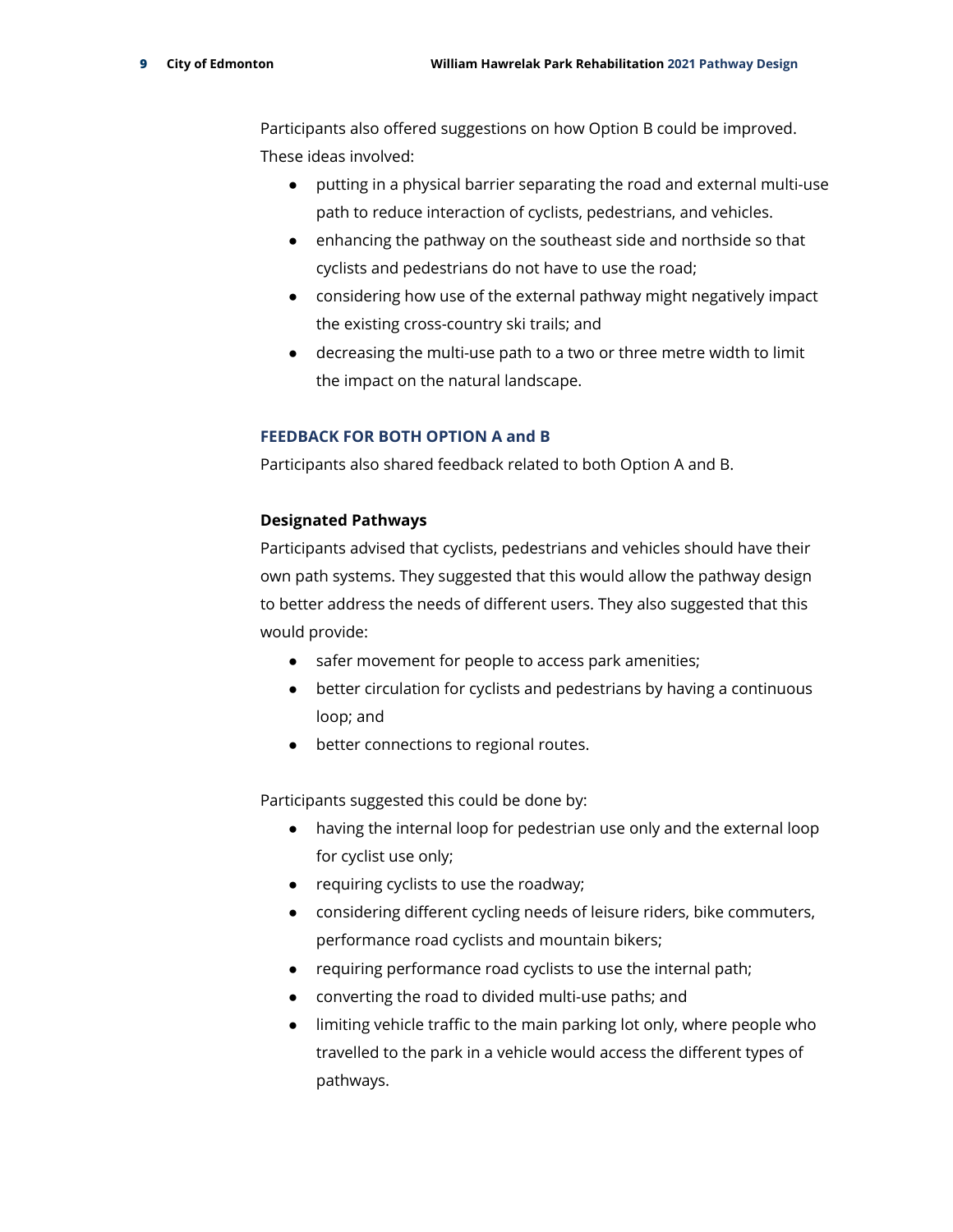#### **Pathway surface**

Participants advised that both Option A and B should try to reduce the use of pavement to help limit the impact to the natural landscape, wildlife, and vegetation. They also suggested keeping the woodchip, gravel, and dirt paths instead of paving.

#### **No changes**

Participants suggested that the pathway system should not be rehabilitated at this time in order to:

- decrease impacts on the natural landscape;
- decrease costs for the City;
- preserve the park as an open space; and
- maintain the unique features and qualities of the park.

Participants also offered alternatives to pathway rehabilitation including:

- adding signs for way finding and to show the types of use allowed on the pathways;
- painting lines on the pathways or adding dividers;
- reducing vehicles on the roadway; and
- adding traffic calming techniques to support shared use of the road.

#### **Winter Activities**

Participants suggested the pathways design should consider:

- how to access existing Nordic cross-country ski trails and create interlocking circuits, double tracks and, meet grooming requirements;
- access to skating on the lake; and
- adding skating pathways throughout the park.

## **Maintenance**

Participants advised of the need for ongoing maintenance and clearing of the pathways all year long specifically, making sure snow is cleared from Buena Vista Park bridge to the base of the stairs at Groat Road.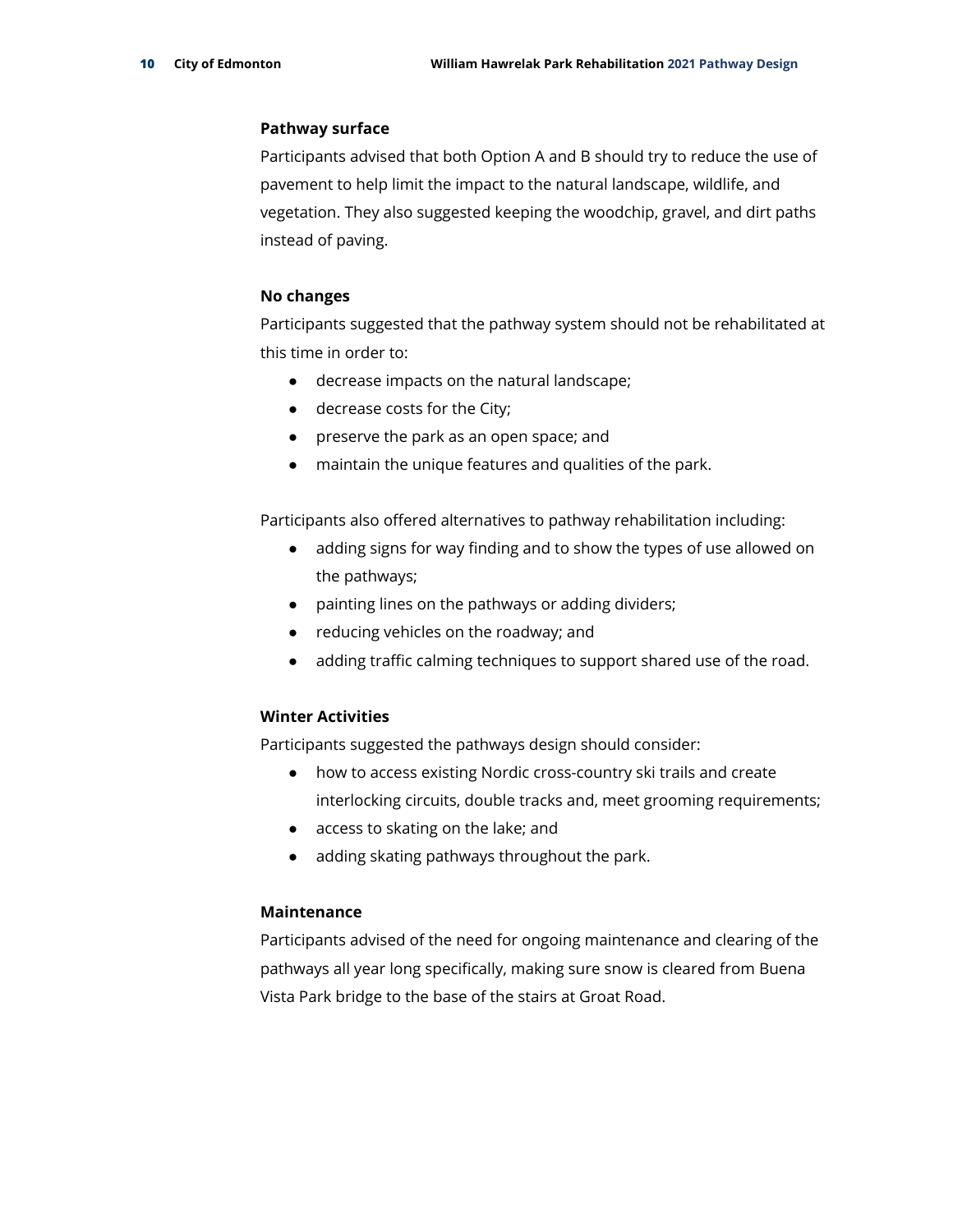#### **GENERAL REHABILITATION PROJECT FEEDBACK**

Participants also shared feedback about the overall William Hawrelak Park Rehabilitation project.

#### **Lake**

Participants suggested making the lake available and safe for swimming, recreation and non-motorized sports and adding a public beach to encourage people to stay in the City during the summer months instead of travelling to lakes outside of Edmonton. They also shared the need to enhance the lake so it could support athletic training, particularly for swim clubs and the ITU World Triathlon. However, others suggested that the lake should not be transformed because it provides a natural space in an urban area and is a natural nesting habitat for geese and other migratory birds.

#### **Bathrooms**

Participants advised of the need for more bathrooms throughout the park. They suggested upgrades to the existing bathrooms to promote safety and adding things like lockers, air pumps and drinkable water stations where bathrooms are located.

#### **Landscaping**

Participants suggested adding gardens and different landscaping with plants and flowers throughout the park and along the pathways. They advised of a need for restoration and vegetation improvements, enhancing the wetland buffer, and increasing the tree canopy.

#### **Transit**

Participants advised of a need to improve bus service to and from the park. They suggested adding a new transit station at the park to enhance accessibility and decrease vehicle use. They also suggested that providing free transit use during major park events would help decrease vehicle use in the park.

#### **Buildings**

Participants suggested that the historic buildings in the park should be preserved, especially the amphitheatre because it is a unique landmark.